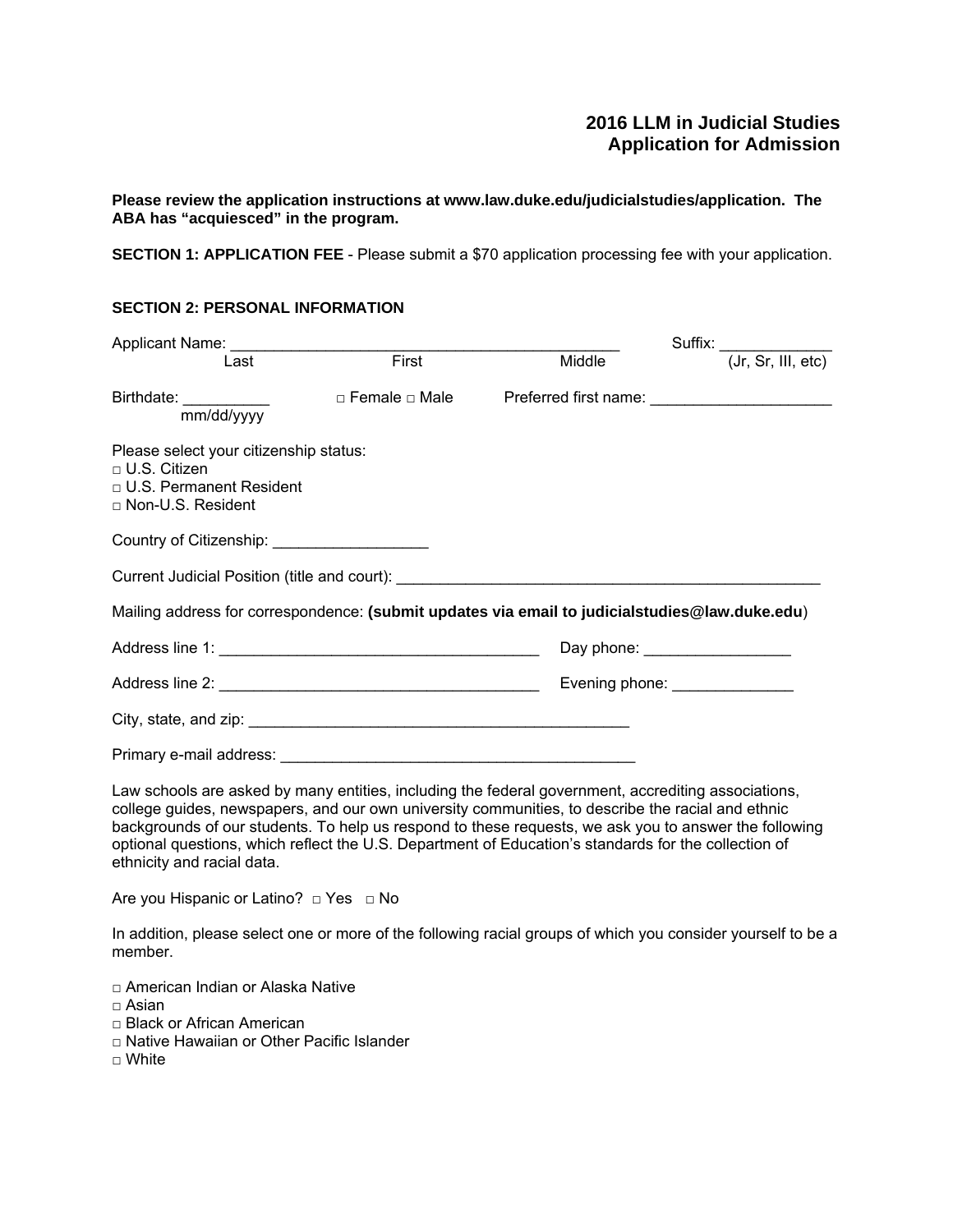# **SECTION 3: EDUCATIONAL AND PROFESSIONAL HISTORY**

Please list all colleges, universities, and law schools attended (attach separate sheet if necessary), with years of attendance and degree awarded

| <b>Name</b> | <b>City/State</b> | <b>Dates Attended</b> | <b>Major</b> | Degree/Date<br>Awarded |
|-------------|-------------------|-----------------------|--------------|------------------------|
|             |                   |                       |              |                        |
|             |                   |                       |              |                        |
|             |                   |                       |              |                        |
|             |                   |                       |              |                        |

Please list all professional experience in legal positions (judging, law practice, legal education, etc.)

| Organization | <b>Job Title</b> | <b>Dates</b> | Location |
|--------------|------------------|--------------|----------|
|              |                  |              |          |
|              |                  |              |          |
|              |                  |              |          |
|              |                  |              |          |

### **SECTION 4: RESUME/CV, PERSONAL STATEMENT AND REFERENCES**

Please submit a resume or curriculum vitae, a personal statement, and the names, titles, and contact information from two professional references whom we may contact to discuss your application.

The personal statement is your opportunity to introduce yourself to the admissions committee. You may wish to include any of the following: (1) why you want to enroll in the Judicial Studies program, (2) what you expect to gain from the program, or (3) how the program will support future professional endeavors. The personal statement should not exceed 1,000 words.

### **SECTION 5: TOEFL**

If applicable, please indicate the dates you took or will take the Test of English as a Foreign Language (TOEFL). You must take the TOEFL if your first language is not English and your undergraduate degree was obtained outside the U.S., unless you earned a JD degree from a U.S. law school.

TOEFL dates: \_\_\_\_\_\_\_\_\_\_\_\_\_\_\_\_\_\_ (mm/yyyy)